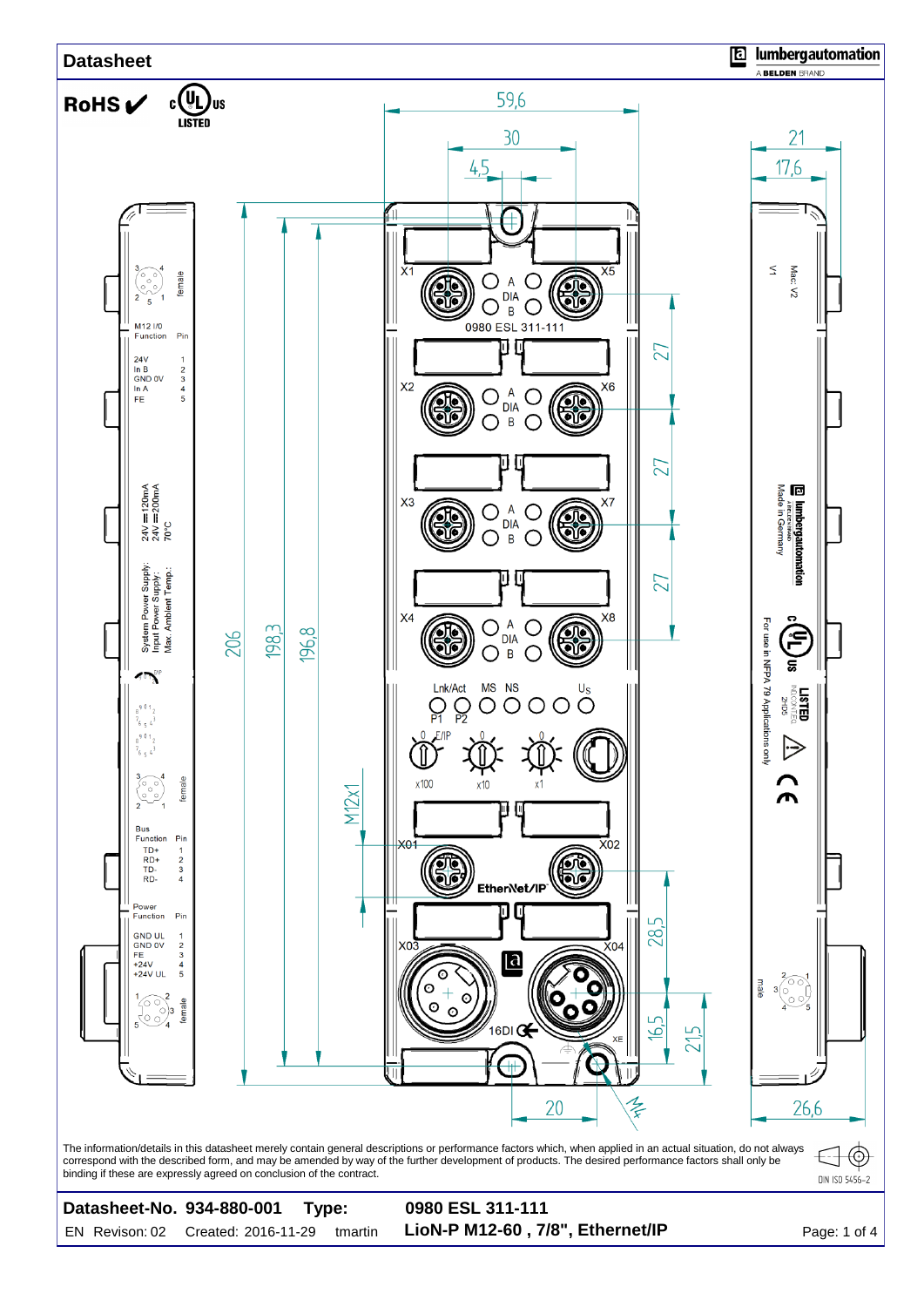## **Datasheet**

| <b>Product description</b>                                                       |                                    |  |  |  |
|----------------------------------------------------------------------------------|------------------------------------|--|--|--|
| Description                                                                      | LioN-P M12-60, 7/8", Ethernet/IP   |  |  |  |
|                                                                                  | 16 DI                              |  |  |  |
| <b>Type</b>                                                                      | 0980 ESL 311-111                   |  |  |  |
|                                                                                  | connections:                       |  |  |  |
|                                                                                  | 7/8" power connector, 5 poles      |  |  |  |
|                                                                                  | M12 Ethernet, D-Coded              |  |  |  |
|                                                                                  | M12 I/O port, A-coded              |  |  |  |
| <b>Technical data</b>                                                            |                                    |  |  |  |
| Digital Input                                                                    |                                    |  |  |  |
|                                                                                  | Type 3 acc. IEC 61131-2            |  |  |  |
| Anzugsmoment Schraubverbindung /                                                 |                                    |  |  |  |
| tightening torque coupling                                                       |                                    |  |  |  |
|                                                                                  | 50Ncm                              |  |  |  |
| Gewicht / weight                                                                 |                                    |  |  |  |
|                                                                                  | 520 <sub>g</sub>                   |  |  |  |
| <b>Materials</b>                                                                 |                                    |  |  |  |
| Housing                                                                          | zinc, die casting                  |  |  |  |
| Contact bearer                                                                   | <b>PA/TPU</b>                      |  |  |  |
| Contact                                                                          | M12 A, D-kodiert CuSn, gold-plated |  |  |  |
|                                                                                  | 7/8" CuZn, gold-plated             |  |  |  |
| O-ring                                                                           | <b>FKM</b>                         |  |  |  |
| <b>Environmental conditions</b>                                                  |                                    |  |  |  |
| Protection class (IEC 60529) *                                                   | IP65 / IP67                        |  |  |  |
| Pollution severity                                                               | 3                                  |  |  |  |
| Temperature range                                                                | $-20 °C / +70 °C$                  |  |  |  |
| * only if mounted and locked in combination with Hirschmann / Lumberg connector. |                                    |  |  |  |

## **Additional technical data**

see page 3

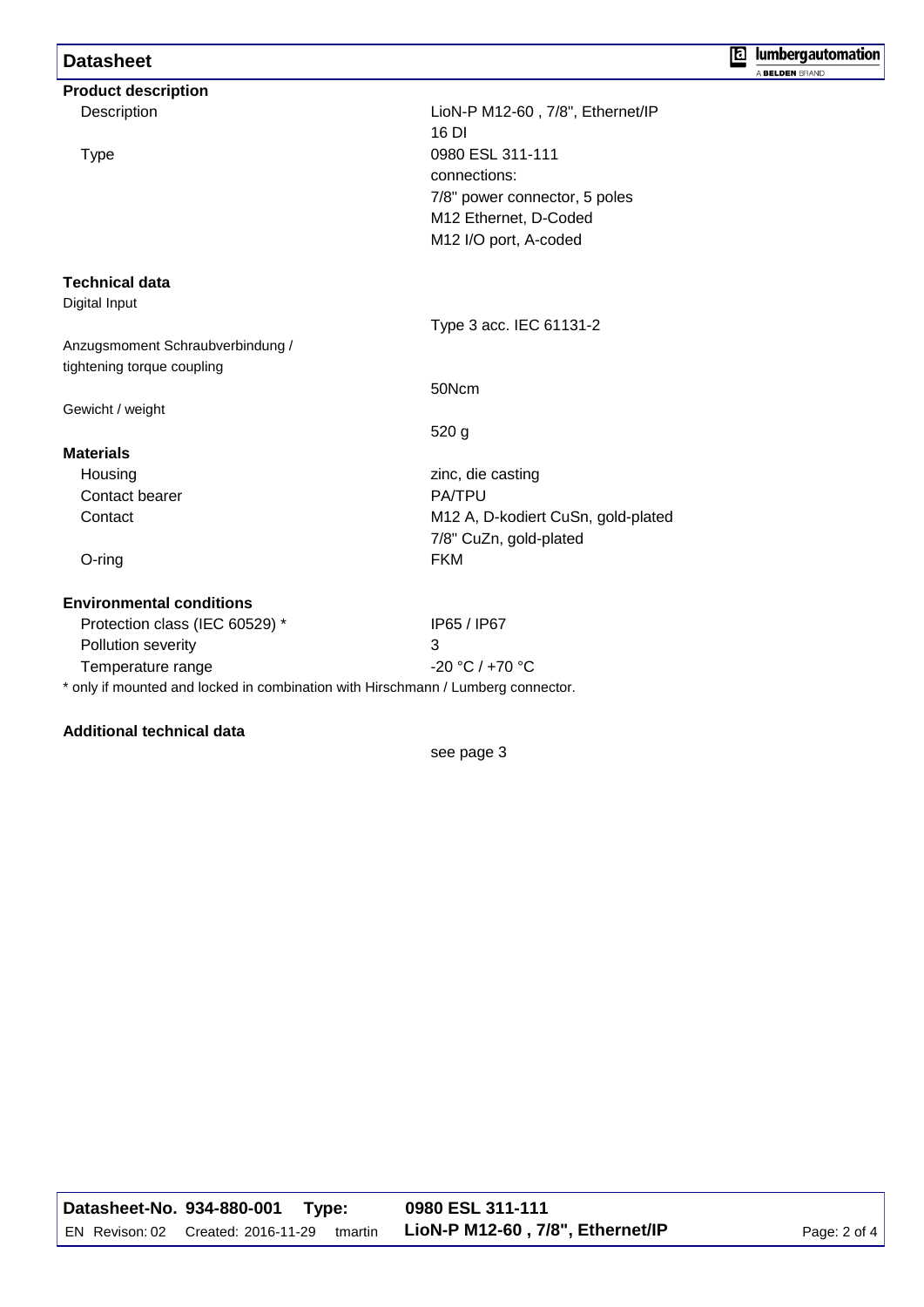## **Datasheet**

| Elektrische Daten / electrical data                             |                                                                |  |  |
|-----------------------------------------------------------------|----------------------------------------------------------------|--|--|
| Systemversorgungsspannung / Sensorspannung                      |                                                                |  |  |
| system supply voltage / sensor voltage                          | 24 V DC selv/pelv                                              |  |  |
| Versorungsspannung / Aktorikspannung                            |                                                                |  |  |
| input power supply voltage / actoric voltage                    | 24 V DC selv/pelv                                              |  |  |
| Spannungsbereich / voltage range                                | 19 bis 30 V / 19 to 30 V                                       |  |  |
| Nennstrom / nominal current                                     | 9 A pro Spannungsversorgung / 9 A per power supply             |  |  |
| Stromaufnahme / sytem current consumption                       | typ. 120mA                                                     |  |  |
| <b>Bus-System</b>                                               |                                                                |  |  |
| EDS-Datei / EDS-File                                            | http://www.beldensolutions.com                                 |  |  |
| Übertragungsrate / transfer rate                                | 10/100 Mbit/s                                                  |  |  |
| Adressbereich / address range                                   | 0 bis 255 / 0 to 255                                           |  |  |
| System-/Sensorikstromversorgung / system-/sensoric power supply |                                                                |  |  |
| Verpolschutz / reverse polarity protection                      | ja, dauerverpolsicher / yes, permanently polarizesafe          |  |  |
| Diagnoseanzeige / diagnostic indicator                          | LED rot / LED red                                              |  |  |
| Statusanzeige / status indicator                                | LED grün / LED green                                           |  |  |
| Eingänge / Input                                                |                                                                |  |  |
| Anzahl der digitalen Kanäle / number of digital channels        | 16                                                             |  |  |
| Statusanzeige / status indicator                                | LED weiß oder gelb pro Kanal / LED white or yellow per channel |  |  |
| Diagnoseanzeige / diagnostic indicator                          | LED rot pro Port / LED red per port                            |  |  |
| Sensorstromversorgung / sensor current supply                   | 200 mA per Port                                                |  |  |

| <b>Technische Daten / Technical Data</b> |                                        |                                                                                                                |  |  |  |
|------------------------------------------|----------------------------------------|----------------------------------------------------------------------------------------------------------------|--|--|--|
| <b>LED</b>                               | Anzeige / Display                      | <b>Bedingung / Function</b>                                                                                    |  |  |  |
| 18A                                      | Gelb / Yellow                          | Kanal Status / channel status                                                                                  |  |  |  |
| 18 DIA A                                 | Rot / red                              | Peripheriefehler / peripheral fault                                                                            |  |  |  |
| 18B                                      | Weiß / white                           | Kanal Status / channel status                                                                                  |  |  |  |
| 18 DIA B                                 | Rot / red                              | Peripheriefehler / peripheral fault                                                                            |  |  |  |
| P1 Lnk/Act                               | Grün / green                           | Verbindung zu einem Ethernet-Teilnehmer / connection to an Ethernet subscriber                                 |  |  |  |
|                                          | Gelb blinkend / green blinking         | IO-Device befindet sich im Datenaustausch / IO device is in data exchange                                      |  |  |  |
|                                          | aus / off                              | Keine Verbindung zu einem weiteren Teilnehmer / no connection to another subscriber                            |  |  |  |
| P2 Lnk/Act                               | Grün / green                           | Verbindung zu einem Ethernet-Teilnehmer / connection to an Ethernet subscriber                                 |  |  |  |
| Gelb blinkend / yellow blinking          |                                        | IO-Device befindet sich im Datenaustausch / IO device is in data exchange                                      |  |  |  |
|                                          | aus / off                              | Keine Verbindung zu einem weiteren Teilnehmer / no connection to another subscriber                            |  |  |  |
| <b>IMS</b>                               | Grün / green                           | Modul ist betriebsbereit / module is ready                                                                     |  |  |  |
| (Modul-                                  | Grün blinkend / green blinking         | Fehlerhafte Konfiguration / incorrect configuration                                                            |  |  |  |
| Status)                                  | Rot-Grün blinkend / red-green blinking | Selbsttest wird durchgeführt / self-test is carried out                                                        |  |  |  |
| Rot blinkend / red blining               |                                        | Firmwareupdate                                                                                                 |  |  |  |
| aus / off                                |                                        | Gerät ist ausgeschaltet / device is switched off                                                               |  |  |  |
| lns.                                     | Grün blinkend / green blinking         | IP-Adresse ist vorhanden / IP address present                                                                  |  |  |  |
| (Network-                                | Grün / green                           | Verbindung zum Master ist vorhanden / connection to the master is present                                      |  |  |  |
| Status)                                  | Rot blinkend / red blinking            | Mindestens eine Verbindung hat Zeitüberschreitung / at least one connection has timed out                      |  |  |  |
|                                          | Rot / red                              | IP-Adresse wird bereits von einem anderem Gerät verwendet / IP address is already used by another device       |  |  |  |
|                                          | Rot-Grün blinkend / red-green blinking | Selbsttest wird durchgeführt / self-test is carried out                                                        |  |  |  |
|                                          | aus / off                              | Gerät ist ausgeschaltet / device is switched off                                                               |  |  |  |
| IU.                                      | Grün / green                           | Spannung $19V \le U_s \le 30V$ / voltage $19V \le U_s \le 30V$                                                 |  |  |  |
|                                          | Rot / red                              | Spannung U <sub>S</sub> < 19V oder U <sub>S</sub> > 30V / U <sub>S</sub> voltage < 19V or U <sub>S</sub> > 30V |  |  |  |

| Bitbelegung / bit assignment |                |    |  |                     |   |    |    |  |
|------------------------------|----------------|----|--|---------------------|---|----|----|--|
| dit.                         |                | 6. |  | 4                   | 2 |    |    |  |
| M12 Input 16DI               |                |    |  |                     |   |    |    |  |
| Byte 0                       |                |    |  | $4A$ 3B 3A 2B 2A 1B |   |    |    |  |
| <b>Byte 1</b>                | 8 <sub>B</sub> |    |  | 7B 7A 6B            |   | 6A | 5B |  |

| Datasheet-No. 934-880-001 Type:            | 0980 ESL 311-111                 |              |
|--------------------------------------------|----------------------------------|--------------|
| EN Revison: 02 Created: 2016-11-29 tmartin | LioN-P M12-60, 7/8", Ethernet/IP | Page: 3 of 4 |

**E** lumbergautomation A BELDEN BRAND